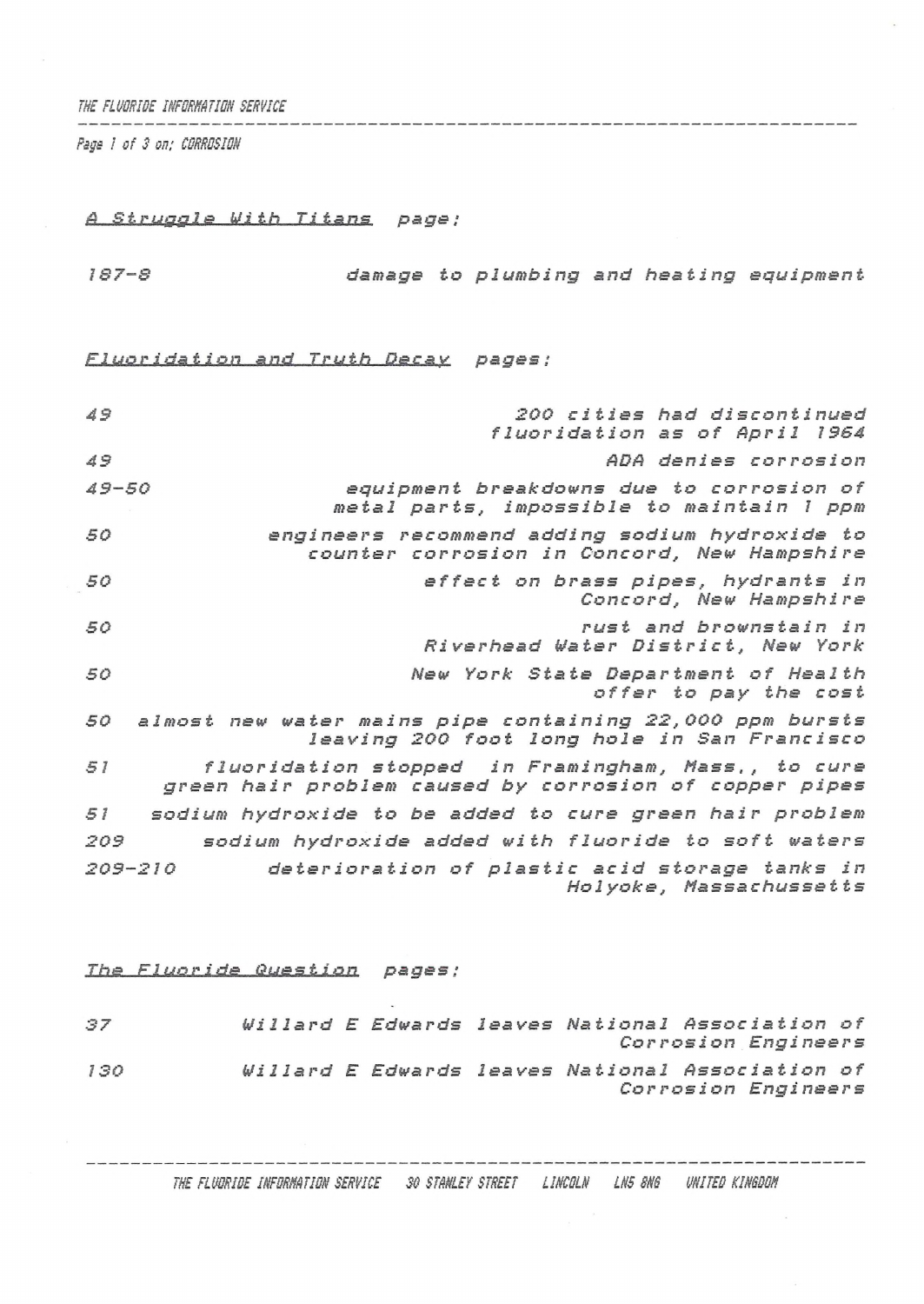*THE FLUORIBE INFQRHATION SERVICE*

*Psge 2 of 3 on; CRRRCSIOH*

## *r i á&.ž Ian, <sup>I</sup>S/<sup>g</sup> ; Scientific Criticisms and Fluor ids Dangers pages ;*

*63-65 273 plumbing problems resulting from fluoridation addition of lime to counteract acidity caused by addition of fluoride*

*Fluoride in Australia \ <sup>A</sup> Case to Pnsvsr pages ;*

 *tendency to cling to sludge in pipes three parts lime, five parts aluminium sulphate, added to Melbourne's water for every one part fluoride information about suppliers of above unavailable*

*Fluoride \ The Freedom Fight pages;*

*131 Amsterdam Water Supplies*